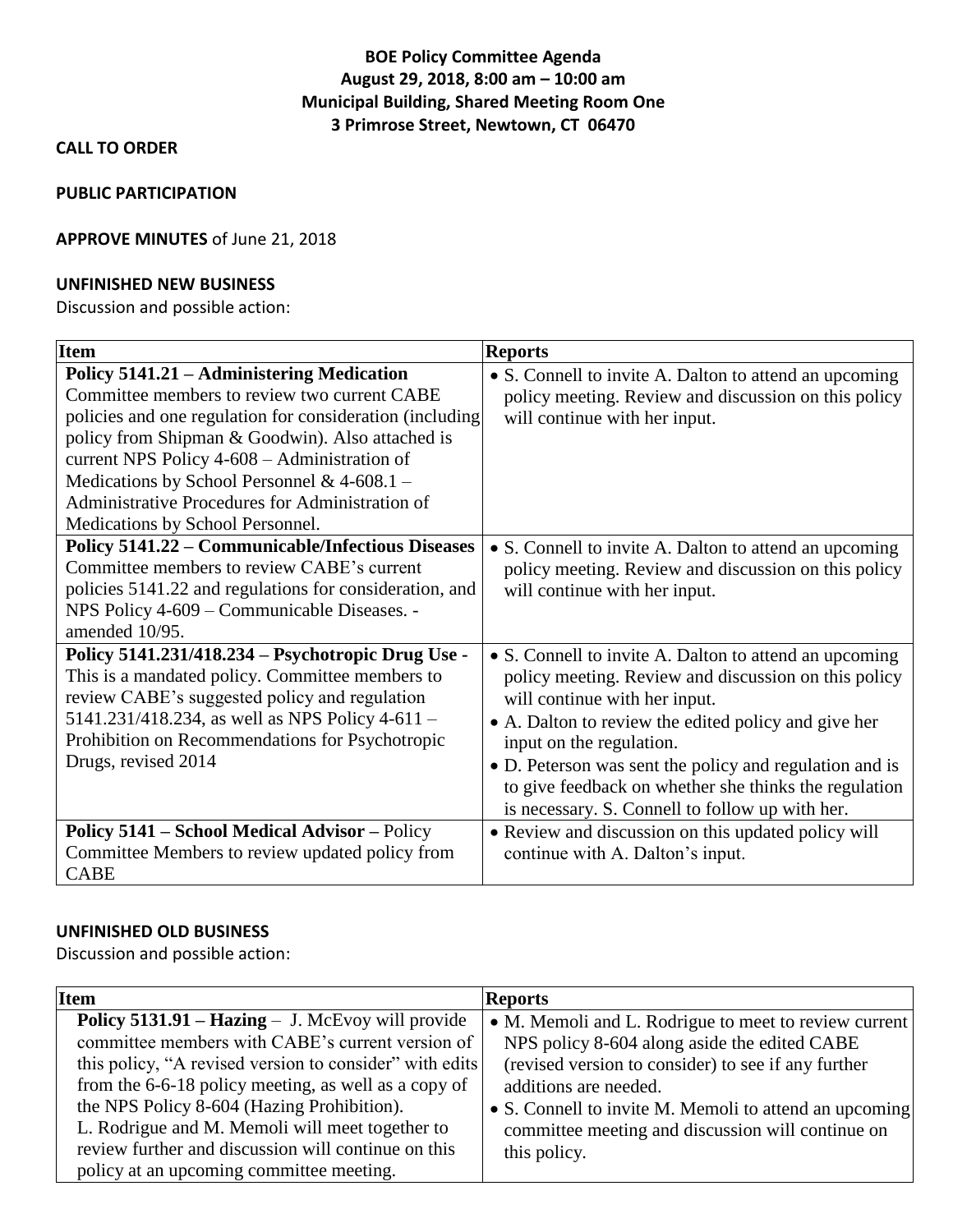# **UNFINISHED OLD BUSINESS (continued)**

Discussion and possible action:

| <b>Item</b>                                                                                                                                                                                                                                                                                                                                                                                                                                                                                                                             | <b>Report</b>                                                                                                                                                                                                                                                                                                                               |
|-----------------------------------------------------------------------------------------------------------------------------------------------------------------------------------------------------------------------------------------------------------------------------------------------------------------------------------------------------------------------------------------------------------------------------------------------------------------------------------------------------------------------------------------|---------------------------------------------------------------------------------------------------------------------------------------------------------------------------------------------------------------------------------------------------------------------------------------------------------------------------------------------|
| Policy 3515.2 Vehicles Parked on School<br><b>Property by Students and Employees – (CABE)</b><br>Policy 5131.3 – Student Driving/Parking was<br>initially reviewed but it was decided that no<br>further action was needed)<br>Committee members to review NPS Policy 3515.2 -<br>Vehicles Parked on School Property by Students and<br>Employees along with D. Roach's edits for this<br>Policy and Regulation. (It was decided these edits<br>would be added to Policy and Regulation 3515.2 and<br>that Policy 5131.3 is not needed) | • S. Connell to invite D. Roach and K. Longobucco to<br>attend an upcoming policy meeting. Committee will<br>review and discuss D.Roach's edits to Policy and<br>Regulation 3515.2.                                                                                                                                                         |
| Current NPS Policy 3541.35 – Emergencies;<br>Safety – Transportation/Procedures to be<br>Followed in the Event of an Accident to a Bus<br>J. McEvoy made additional edits to this policy and<br>sent it to A. Dalton for review.<br>Policy 3520.13 - Student Data Protection and<br>Privacy/Cloud-Based Issues -<br>Policy Committee to review updated policy from<br><b>CABE</b>                                                                                                                                                       | • S. Connell will follow up with A. Dalton and<br>discussion will continue on revisions to current NPS<br>Policy 3541.35.<br>• S. Connell will invite M. Pompano to attend an<br>upcoming policy meeting to discuss.<br>• S. Connell to invite C. Amodeo to an upcoming<br>policy committee meeting to review and discuss these<br>updates. |
| Policy 5131.81 – Use of Electronic Devices and<br>Policy 5131.82 – Restrictions on Publications and<br>Written or Electronic Material - Discussion on<br>these policies, as well as current NPS Policy 7-407 -<br>Electronic Information Networks - to continue at an<br>upcoming policy meeting.                                                                                                                                                                                                                                       | • S. Connell to invite C. Amodeo to an upcoming<br>policy committee meeting to review and discuss these<br>policies.                                                                                                                                                                                                                        |

# **NEW BUSINESS**

Discussion and possible action:

| <b>Item</b>                                                 | <b>Reports</b>                                      |
|-------------------------------------------------------------|-----------------------------------------------------|
| Policy 5142.4 – School Resource Officer and Policy          | • M. Pompano is working to address a policy for     |
| 1700 – Otherwise Lawful Possession of Firearms on           | ASSO's. Discussion will continue at an upcoming     |
| <b>School Property</b> $-$ J. McEvoy asked CABE if they had | policy meeting.                                     |
| a policy on Armed School Security Officers (ASSO's)         |                                                     |
| These are the policies they provided, however, M.           |                                                     |
| Pompano pointed out that this is policy for SRO's.          |                                                     |
| Policy 5111.1 – Foreign Exchange Students                   | • L. Rodrigue to discuss adding "or other district" |
| Policy Committee members to review sponsored                | approved" services to Policy 5111.1                 |
| services on Policy.                                         |                                                     |